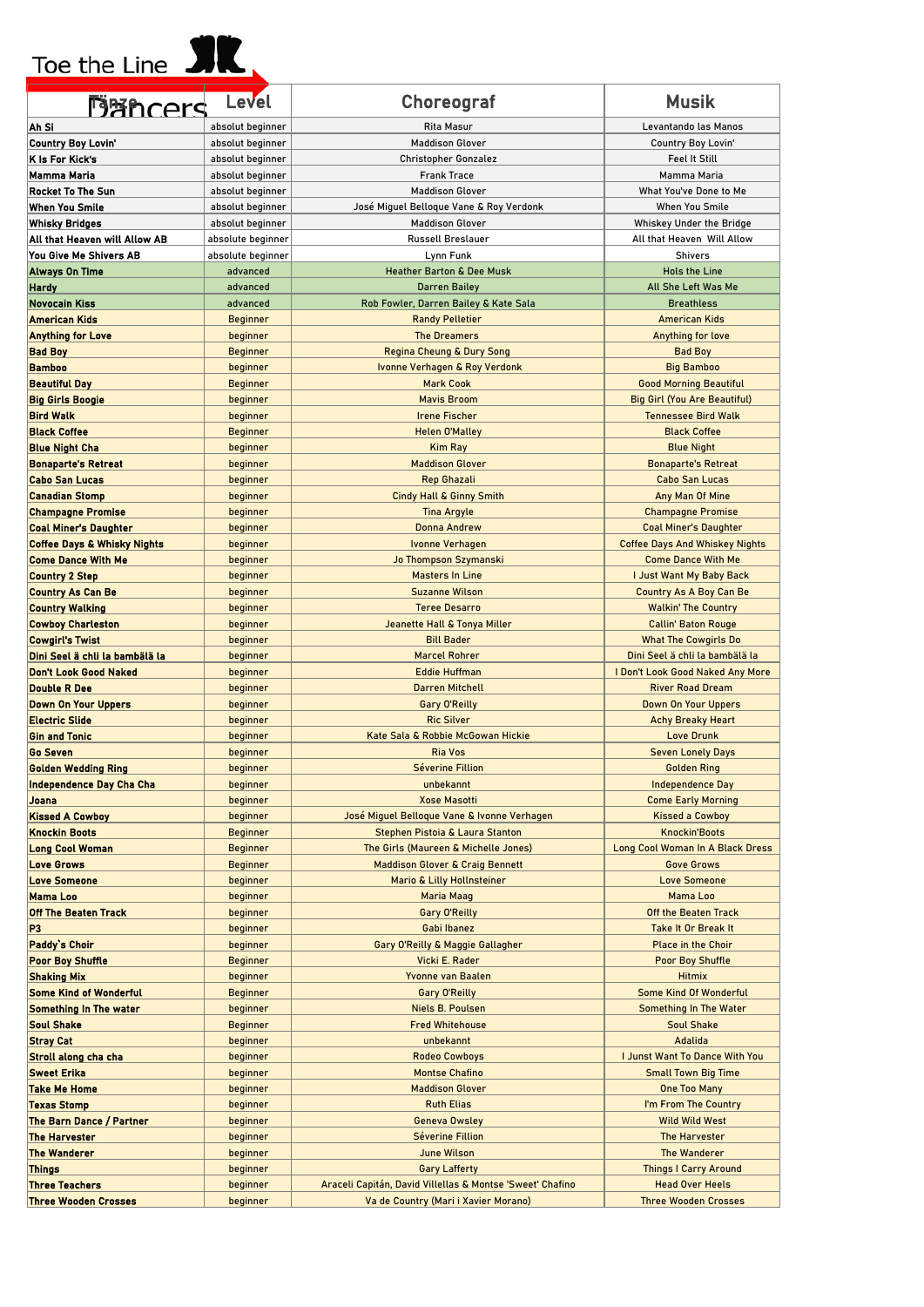#### Toe the Line **SR**

Fireflies

**Hey Nowl** 

**Going Going Gone** 

**House Of Cards** 

intermediate

intermediate

intermediate

intermediate

| Tush Push                                              | beginner             | Jim Ferrazzano                                                | <b>Every Little Thing</b>            |
|--------------------------------------------------------|----------------------|---------------------------------------------------------------|--------------------------------------|
| Walk On A Bad Day                                      | beginner             | Greywolf & Wiya Wambli                                        | On A Bad Day                         |
| <b>Waltz Across Texas</b>                              | beginner             | Lois & John Nielson                                           | <b>Waltz Across Texas</b>            |
| <b>What Makes You Country</b>                          | beginner             | <b>Rob Holley</b>                                             | <b>What Makes You Country</b>        |
| Sweet Eyes                                             | imp/ Cat             | Montse 'Sweet' Chafino & David Villellas                      | Don't Close Your Eyes                |
| `til the Neon Goes                                     | Improver             | <b>Darren Bailey</b>                                          | Til the Noen's gone                  |
| 2 Lane Highway                                         | improver             | Gary O'Reilly                                                 | Me and My Girl                       |
| 24 Reasons                                             | improver             | <b>Rob Fowler</b>                                             | 24 Reasons                           |
| A Double Whiskey                                       | improver             | Gary O'Reilly                                                 | That Was the Whiskey                 |
| Aberdeen                                               | improver             | Silvia Schill                                                 | Aberdeen                             |
| Adventure 45                                           | improver             | Ria Vos & José Miguel Belloque Vane                           | <b>Best Adventure</b>                |
| <b>Backroad Nation</b>                                 | improver             | Diana Dawson                                                  | <b>Backroad Nation</b>               |
| <b>Belle Lousiana</b>                                  | improver             | <b>Wil Bos</b>                                                | He yaille yaille                     |
| <b>Blinding Lights</b>                                 | improver             | Gudrun Schneider & Danny Dick                                 | <b>Blinding Lights</b>               |
| <b>Cherry Bomb</b>                                     | improver             | <b>Rob Fowler</b>                                             | <b>Cherry Bomb</b>                   |
| Codigo                                                 | improver             | <b>Pat Stott</b>                                              | Codigo                               |
| <b>Cold Feet</b>                                       | improver             | Gary O'Reilly                                                 | <b>Cold Feet</b>                     |
| <b>Cold Heart</b>                                      | Improver             | <b>Maddison Glover</b>                                        | Cold Heart (PNAU Remix)              |
| Corn                                                   | improver             | <b>Rob Fowler</b>                                             | Corn                                 |
| Crazy Song                                             | improver             | Séverine Fillion & Brayan Bogey                               | What A Song Can Do                   |
| <b>Cruel intentions</b>                                | improver             | Karl-Harry Winson<br><b>Claire Bell &amp; Maddison Glover</b> | Don't Be Cruel<br><b>Slow Hand</b>   |
| <b>Crystal Touch</b>                                   | improver             |                                                               | <b>Drink Drank Drunk</b>             |
| <b>Drink Drank Drunk</b><br><b>Folsom Prison Dance</b> | improver             | <b>Rachael McEnaney</b><br><b>Gerhard Deinlein</b>            | <b>Folsom Prison Blues</b>           |
| Footloose                                              | improver<br>improver | Levi J. Hubbard & Starla Rodgers                              | Footloose                            |
| <b>Get To You</b>                                      | improver             | Gudrun Schneider & Roy Hoeben                                 | <b>Get To You</b>                    |
| <b>Gives me Shivers</b>                                | improver             | <b>Brandon Zahorsky</b>                                       | <b>Shivers</b>                       |
| <b>Gone West</b>                                       | improver             | Gary O'Reilly & Maggie Gallagher                              | <b>Gone West</b>                     |
| Graffiti                                               | improver             | Karl-Harry Winson                                             | Never Comin Down                     |
| <b>Groovy Love</b>                                     | improver             | Fred Whitehouse, Daniel Trepat & Jonas Dahlgren               | If Jesus Loves Me                    |
| Gypsy Queen                                            | improver             | <b>Hazel Pace</b>                                             | Gypsy Queen                          |
| <b>Half Past Tipsy</b>                                 | improver             | Maddison Glover & Rachael McEnaney-White                      | 1, 2 Many                            |
| Homesick Heart                                         | improver             | <b>Maddison Glover</b>                                        | Homesick                             |
| <b>Lonely Blues</b>                                    | improver             | <b>Rachael McEnaney-White</b>                                 | Mr. Lonely                           |
| <b>Lonely Drum</b>                                     | improver             | Darren Mitchell                                               | <b>Lonely Drum</b>                   |
| <b>Lonely Lovers</b>                                   | improver             | <b>Maddison Glover</b>                                        | <b>Lonely Women Make Good Lovers</b> |
| <b>Love Me Some You</b>                                | improver             | Jo & John Kinser                                              | Love Me Some You                     |
| <b>Loving Tonight</b>                                  | improver             | Dan Albro                                                     | As Long As There's Loving Tonight    |
| <b>Morning Sun</b>                                     | improver             | Robbie McGowan Hickie                                         | <b>Close Enough to Walk</b>          |
| <b>Nothing But You</b>                                 | improver             | <b>Darren Bailey</b>                                          | Nothing but You                      |
| Oh Me Oh My Oh                                         | improver             | <b>Rob Fowler</b>                                             | Oh Me Oh My Oh                       |
| Pick Her Up                                            | improver             | <b>Darren Bailey</b>                                          | Pick Her Up                          |
| <b>Playboys</b>                                        | improver             | Karl-Harry Winson                                             | Playboys                             |
| Simple As Can Be                                       | improver             | Julia Wetzel                                                  | Simple                               |
| Soak Up The Sun                                        | improver             | Ria Vos                                                       | A Few Good Stories                   |
| Summer Fly                                             | improver             | <b>Geoffrey Rothwell</b>                                      | <b>Summer Fly</b>                    |
| <b>Sweet Caroline</b>                                  | improver             | Darren Bailey                                                 | <b>Sweet Caroline</b>                |
| <b>Sweet Eyes</b>                                      | improver             | Montse 'Sweet' Chafino & David Villellas                      | Don't Close Your Eyes                |
| Tag on                                                 | improver             | David 'Lizard' Villellas                                      | <b>Too Strong To Break</b>           |
| The Captain                                            | improver             | Joshua Talbot                                                 | The Wellerman                        |
| The Trail                                              | improver             | <b>Judy McDonald</b>                                          | <b>Trail Of Tears</b>                |
| Train Wreck                                            | improver             | <b>Niels Poulsen</b>                                          | Can't Let Go<br><b>Next Girl</b>     |
| What happens next<br>Where We've Been                  | improver<br>improver | Julia Wetzel<br>Lana Harvey Wilson                            | Remember When                        |
| Would Have Loved Her                                   | improver             | Darren Bailey                                                 | Would Have Loved Her                 |
| Yes M'am no M'am                                       | improver             | Ria Vos                                                       | If I Ever Get You Back               |
| In Heaven                                              | intermedia /NC2      | Karl-Harry Winson                                             | Heaven                               |
| Thelma & Louise                                        | intermediat /Cat     | Stefano Civa & Gianmarco 'Johnny' Rossat                      | Thelma and Louise                    |
| `til you can`t                                         | intermediate         | Gary O'Reilly                                                 | `til you can`t                       |
| All The King's Horses                                  | intermediate         | Alison Biggs & Peter Metelnick                                | Out Of Sight                         |
| Bethlehem Child                                        | intermediate         | Roy Verdonk, Sebastiaan Holtland & José Miguel Belloque Vane  | Children, Go Where I Send Thee       |
| <b>Born To Love You</b>                                | intermediate         | Alison Biggs & Peter Metelnick                                | <b>Born To Love You</b>              |
| <b>Brokenheartsville</b>                               | intermediate         | <b>Peter Metelnick</b>                                        | <b>Brokenheartsville</b>             |
| <b>Cooler Than Cool</b>                                | intermediate         | <b>Niels Poulsen</b>                                          | <b>Daddy Cool</b>                    |
| <b>Country Roads</b>                                   | intermediate         | Kate Sala                                                     | <b>Country Roads</b>                 |
| Day Of The Dead                                        | intermediate         | Dan Albro                                                     | Day of the Dead                      |
| <b>Dirty</b>                                           | intermediate         | <b>Raymond Sarlemijn</b>                                      | <b>Dirty Work</b>                    |

Rudy Honing & Wesley F. Wessels

**Maddison Glover** 

**Gary O'Reilly** 

Glynn 'Applejack' Rodgers, Gary Samms & Stephen Rutter

Firefly

**Going Going Gone** 

Hey Now

**House of Cards**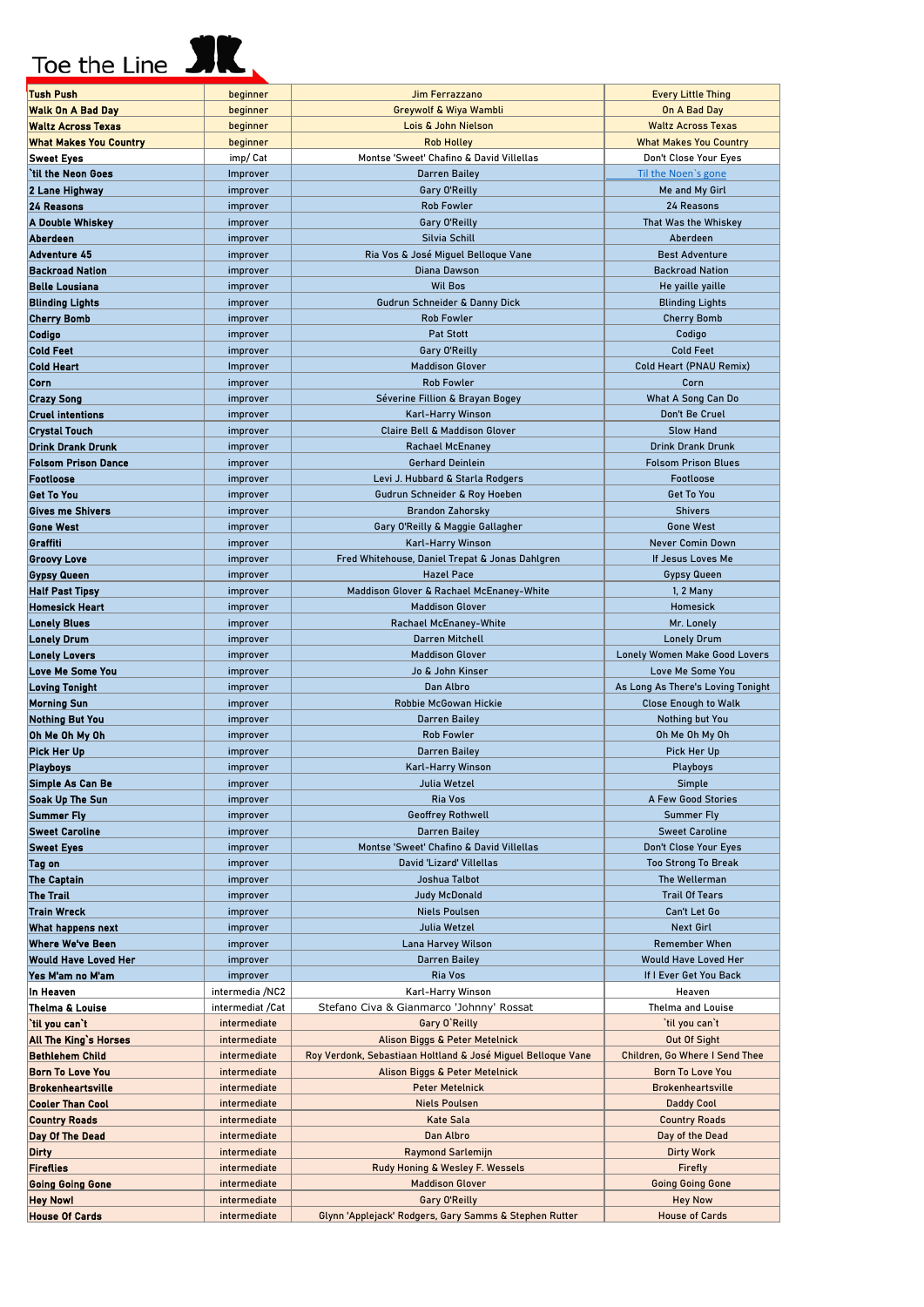## Toe the Line **SIC**

| I Got This Too                  | intermediate     | <b>Kate Sala</b>                        | I Got This                         |
|---------------------------------|------------------|-----------------------------------------|------------------------------------|
| <b>Irish Stew</b>               | intermediate     | Lois Lightfoot                          | <b>Irish Stew</b>                  |
| It's Worth A Shot               | intermediate     | <b>Robbie McGowan Hickie</b>            | <b>Worth A Slot</b>                |
| <b>Just A Phase</b>             | intermediate     | Fred Whitehouse & Maddison Glover       | Just a Phase                       |
| <b>King Of The Road</b>         | intermediate     | Pedro Machado & Jo Thompson Szymanski   | King Of The Road                   |
| <b>Lord Help Me</b>             | intermediate     | Marie Sørensen                          | Lord Help Me Be The Kind Of Person |
| <b>Moses Roses Toeses</b>       | intermediate     | <b>Amy Glass</b>                        | Soul                               |
| <b>My Bestie</b>                | intermediate     | Colin Ghys & José Miguel Belloque Vane  | Iko Iko (My Bestie)                |
| <b>Old Beach Roller Coaster</b> | intermediate     | <b>Martina Ecke</b>                     | <b>Roller Coaster</b>              |
| <b>Raised like that</b>         | intermediate     | <b>Darren Bailey</b>                    | <b>Raised like that</b>            |
| Rockin'                         | intermediate     | Anita McNab                             | Rockin' Pneumonia                  |
| <b>Starlights</b>               | intermediate     | Maggie Gallagher & Gary O'Reilly        | <b>Starlight</b>                   |
| <b>Story</b>                    | intermediate     | <b>Maddison Glover</b>                  | <b>Story</b>                       |
| <b>Sweet Attraction</b>         | intermediate     | Kate Sala, Shelly Guichard & Dee Musk   | <b>What Gave Me Away</b>           |
| <b>Take Me To The River</b>     | intermediate     | Roy Verdonk & Jonas Dahlgren            | <b>Take Me To The River</b>        |
| The One You're Waiting On       | intermediate     | <b>Maddison Glover</b>                  | The One You're Waiting On          |
| til you cant                    | intermediate     | Gary O'Reilly                           | til you can't                      |
| Time To Let Go                  | intermediate     | Debbie Ellis & Rob Fowler               | <b>Someone I Used To Know</b>      |
| <b>Tonight we're Dancing</b>    | Intermediate     | <b>Maddison Glover</b>                  | <b>Tonight We're Dancing</b>       |
| <b>Truth Be Told</b>            | intermediate     | <b>Maddison Glover</b>                  | <b>What Goodbye Means</b>          |
| <b>Turning Tables</b>           | intermediate     | <b>Maddison Glover &amp; Tom Glover</b> | For My Daughter                    |
| <b>Untamed</b>                  | intermediate     | Alessandro 'Axel 600' Boer              | Untamed                            |
| <b>Woman Amen</b>               | intermediate     | <b>Rob Fowler</b>                       | Woman, Amen                        |
| Lalali                          | intermediate/Cat | Mario & Lilly Hollnsteiner              | This Is Not Goodbye                |
| <b>Sweet Dummy</b>              | intermediate/Cat | Montse Chafino                          | Shotgun                            |
|                                 |                  |                                         |                                    |
|                                 |                  |                                         |                                    |
|                                 |                  |                                         |                                    |
|                                 |                  | Update Mai 22                           |                                    |
|                                 |                  |                                         |                                    |
|                                 |                  |                                         |                                    |
|                                 |                  |                                         |                                    |
|                                 |                  |                                         |                                    |
|                                 |                  |                                         |                                    |
|                                 |                  |                                         |                                    |
|                                 |                  |                                         |                                    |
|                                 |                  |                                         |                                    |
|                                 |                  |                                         |                                    |
|                                 |                  |                                         |                                    |
|                                 |                  |                                         |                                    |
|                                 |                  |                                         |                                    |
|                                 |                  |                                         |                                    |
|                                 |                  |                                         |                                    |
|                                 |                  |                                         |                                    |
|                                 |                  |                                         |                                    |
|                                 |                  |                                         |                                    |
|                                 |                  |                                         |                                    |
|                                 |                  |                                         |                                    |
|                                 |                  |                                         |                                    |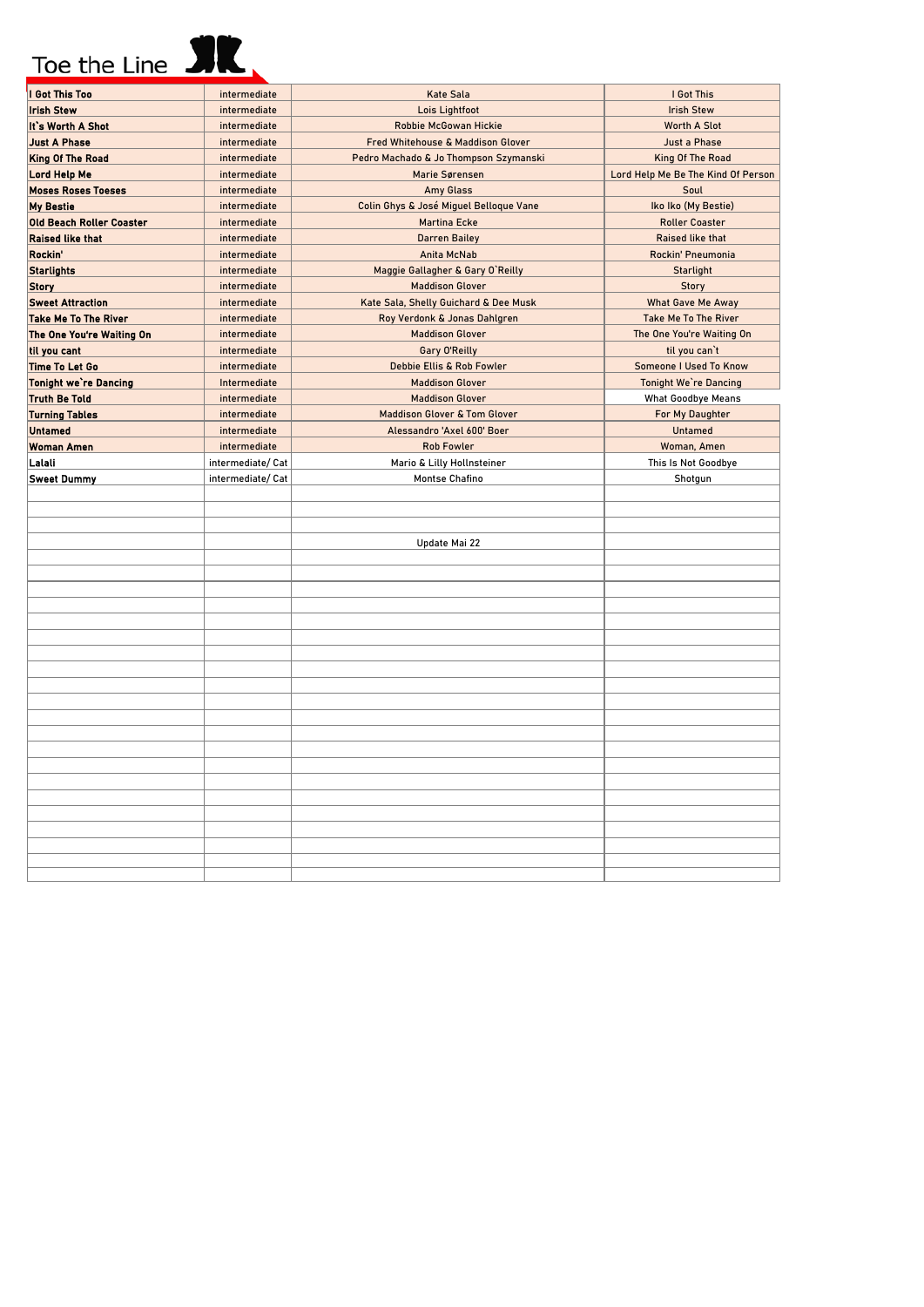## Toe the Line **SIL**

L

| <b>Panters</b>                                  | Tanzbeschreibungen                                                                                                                              |
|-------------------------------------------------|-------------------------------------------------------------------------------------------------------------------------------------------------|
| El Símbolo                                      | https://www.copperknob.co.uk/stepsheets/ah-si-ID65862.aspx                                                                                      |
| <b>Dillon Carmichael</b>                        | https://www.copperknob.co.uk/stepsheets/country-boy-lovin-ID143255.aspx                                                                         |
| Portugal                                        | https://www.copperknob.co.uk/stepsheets/k-is-for-kicks-ID118820.aspx                                                                            |
| Ricchi & Poveri                                 | https://www.copperknob.co.uk/stepsheets/mamma-maria-ID77629.aspx                                                                                |
| Samantha Jade                                   | https://www.copperknob.co.uk/stepsheets/rocket-to-the-sun-ID92079.aspx                                                                          |
| Rune Rudberg                                    | CopperKnob - When You Smile - José Miguel Belloque Vane (NL) & Roy Verdonk (NL) - September 2019                                                |
| Brooks & Dunn                                   | https://www.copperknob.co.uk/stepsheets/whiskey-bridges-ID123919.aspx                                                                           |
| The Mavericks                                   | https://www.copperknob.co.uk/stepsheets/ab-all-that-heaven-will-allow-ID151931.aspx                                                             |
| <b>Ed Sheeran</b>                               | https://www.copperknob.co.uk/stepsheets/you-give-me-shivers-ab-ID154351.aspx                                                                    |
| Toto                                            | https://www.copperknob.co.uk/stepsheets/always-on-time-ID146117.aspx                                                                            |
| Hardy                                           | https://www.copperknob.co.uk/stepsheets/hardy-ID138443.aspx                                                                                     |
| Sam Riggs                                       | https://www.copperknob.co.uk/stepsheets/novocaine-kiss-ID133578.aspx                                                                            |
| <b>Kenny Chesney</b>                            | https://www.copperknob.co.uk/stepsheets/american-kids-ID98907.aspx                                                                              |
| <b>James House</b>                              | http://www.get-in-line.de/dances/Anything%20For%20Love_-_Dreamers.htm                                                                           |
| Chung Ha & Christopher                          | https://www.copperknob.co.uk/stepsheets/bad-boy-ID145839.aspx                                                                                   |
| Saragossa Band                                  | https://www.copperknob.co.uk/stepsheets/bamboo-ID152212.aspx<br>https://www.copperknob.co.uk/stepsheets/beautiful-day-ID63537.aspx              |
| <b>Steve Holy</b><br>Mika                       | CopperKnob - Big Girls Boogie - Mavis Broom (UK)                                                                                                |
|                                                 |                                                                                                                                                 |
| Jack Blanchard & Misty Morgan<br>Lacy J. Dalton | https://www.copperknob.co.uk/stepsheets/black-coffee-ID62519.aspx                                                                               |
| <b>Michael Learns To Rock</b>                   | https://www.copperknob.co.uk/stepsheets/blue-night-cha-ID80256.aspx                                                                             |
| <b>Glen Campbell</b>                            | https://www.copperknob.co.uk/stepsheets/bonapartes-retreat-ID134573.aspx                                                                        |
| <b>Toby Keith</b>                               | https://www.copperknob.co.uk/stepsheets/cabo-san-lucas-ID76766.aspx                                                                             |
| <b>Shania Twain</b>                             | https://www.copperknob.co.uk/stepsheets/canadian-stomp-ID61069.aspx                                                                             |
| <b>David Nail</b>                               | https://www.copperknob.co.uk/stepsheets/champagne-promise-ID117305.aspx                                                                         |
| Loretta Lynn                                    | https://www.copperknob.co.uk/stepsheets/coal-miners-daughter-ID99795.aspx                                                                       |
| <b>Robynn Shayne</b>                            | https://www.copperknob.co.uk/stepsheets/coffee-days-and-whiskey-nights-ID127785.aspx                                                            |
| <b>Nancy Hays</b>                               | https://www.copperknob.co.uk/stepsheets/come-dance-with-me-ID59703.aspx                                                                         |
| Jerry Kilgore                                   | https://www.copperknob.co.uk/stepsheets/country-2-step-ID59414.aspx                                                                             |
| <b>Brady Seals</b>                              | https://www.copperknob.co.uk/stepsheets/country-as-can-be-ID81667.aspx                                                                          |
| <b>The Ranch</b>                                | https://www.copperknob.co.uk/stepsheets/country-walkin-ID59415.aspx                                                                             |
| <b>Garth Brooks</b>                             | https://www.copperknob.co.uk/stepsheets/cowboy-charleston-ID59498.aspx                                                                          |
| <b>Vince Gill</b>                               | https://www.copperknob.co.uk/stepsheets/cowgirls-twist-ID79892.aspx                                                                             |
| Partyhelden                                     | https://www.copperknob.co.uk/stepsheets/dini-seel--chli-la-bambl-la-de-ID120062.aspx                                                            |
| The Snake Oil Willie Band                       | https://www.copperknob.co.uk/stepsheets/dont-look-good-naked-ID99527.aspx                                                                       |
| <b>Curtis Grimes</b>                            | https://www.copperknob.co.uk/stepsheets/double-r-dee-ID139309.aspx<br>https://www.copperknob.co.uk/stepsheets/down-on-your-uppers-ID120943.aspx |
| Derek Ryan<br><b>Billy Ray Cyrus</b>            | https://www.copperknob.co.uk/stepsheets/electric-slide-ID77329.aspx                                                                             |
| <b>LoCash Cowboys</b>                           | https://www.copperknob.co.uk/stepsheets/gin--tonic-ID96642.aspx                                                                                 |
| <b>Bouke</b>                                    | https://www.copperknob.co.uk/stepsheets/go-seven-ID84986.aspx                                                                                   |
| <b>Terri Clark</b>                              | https://www.copperknob.co.uk/stepsheets/golden-wedding-ring-ID103559.aspx                                                                       |
| <b>Martina McBride</b>                          | https://www.copperknob.co.uk/stepsheets/independence-day-95-ID49628.aspx                                                                        |
| <b>Don Williams</b>                             | https://www.copperknob.co.uk/stepsheets/joana-ID88591.aspx                                                                                      |
| <b>Logan Tucker</b>                             | https://www.copperknob.co.uk/stepsheets/kissed-a-cowboy-ID141404.aspx                                                                           |
| Luke Bryan                                      | https://www.copperknob.co.uk/stepsheets/knockin-boots-ID132387.aspx                                                                             |
| <b>The Hollies</b>                              | https://www.copperknob.co.uk/stepsheets/long-cool-woman-ID79698.aspx                                                                            |
| <b>Smyles</b>                                   | https://www.copperknob.co.uk/stepsheets/love-grows-ID158580.aspx                                                                                |
| <b>Brett Eldredge</b>                           | https://youtu.be/2GVkr2JXXnk                                                                                                                    |
| Harry, Chris & Die Ohrwürmer                    | https://www.copperknob.co.uk/stepsheets/mama-loo-ID94167.aspx                                                                                   |
| Derek Ryan                                      | https://www.copperknob.co.uk/stepsheets/off-the-beaten-track-ID130665.aspx                                                                      |
| <b>Wilson Fairchild</b>                         | https://www.copperknob.co.uk/stepsheets/p3-ID104615.aspx<br>https://www.copperknob.co.uk/stepsheets/paddys-choir-ID116900.aspx                  |
| <b>Patrick Feeney</b><br><b>The Tractors</b>    | https://www.copperknob.co.uk/stepsheets/poor-boy-shuffle-ID34697.aspx                                                                           |
| <b>Shakin' Stevens</b>                          | https://www.copperknob.co.uk/stepsheets/shakin-mix-ID37895.aspx                                                                                 |
| <b>Rod Stewart</b>                              | https://www.copperknob.co.uk/stepsheets/some-kind-of-wonderful-ID155806.aspx                                                                    |
| <b>Brooke Fraser</b>                            | https://www.copperknob.co.uk/stepsheets/something-in-the-water-ID82603.aspx                                                                     |
| <b>Tommy Castro</b>                             | https://www.copperknob.co.uk/stepsheets/soul-shake-ID135582.aspx                                                                                |
| <b>George Strait</b>                            | https://www.copperknob.co.uk/stepsheets/stray-cat-ID40852.aspx                                                                                  |
| <b>George Strait</b>                            | https://www.copperknob.co.uk/stepsheets/stroll-along-cha-cha-removed-lp-ID40901.aspx                                                            |
| <b>Blake Shelton</b>                            | https://www.youtube.com/watch?v=rjpZ9aQDiXw                                                                                                     |
| Keith Urban & Pink                              | https://www.copperknob.co.uk/stepsheets/take-me-home-ID146399.aspx                                                                              |
| <b>Tracy Byrd</b>                               | https://www.copperknob.co.uk/stepsheets/texas-stomp-ID42541.aspx                                                                                |
| The Escape Club                                 |                                                                                                                                                 |
| <b>Brandon Heath</b>                            | https://www.copperknob.co.uk/stepsheets/the-harvester-ID105096.aspx                                                                             |
| <b>Status Quo</b>                               | https://www.copperknob.co.uk/stepsheets/wanderer-ID45374.aspx                                                                                   |
| <b>Troy Cassar-Daley</b>                        | https://www.copperknob.co.uk/stepsheets/things-ID117211.aspx                                                                                    |
| <b>The Washboard Union</b>                      | https://www.copperknob.co.uk/stepsheets/three-teachers-ID141830.aspx                                                                            |
| <b>Randy Travis</b>                             | https://www.copperknob.co.uk/stepsheets/three-wooden-crosses-ID108644.aspx                                                                      |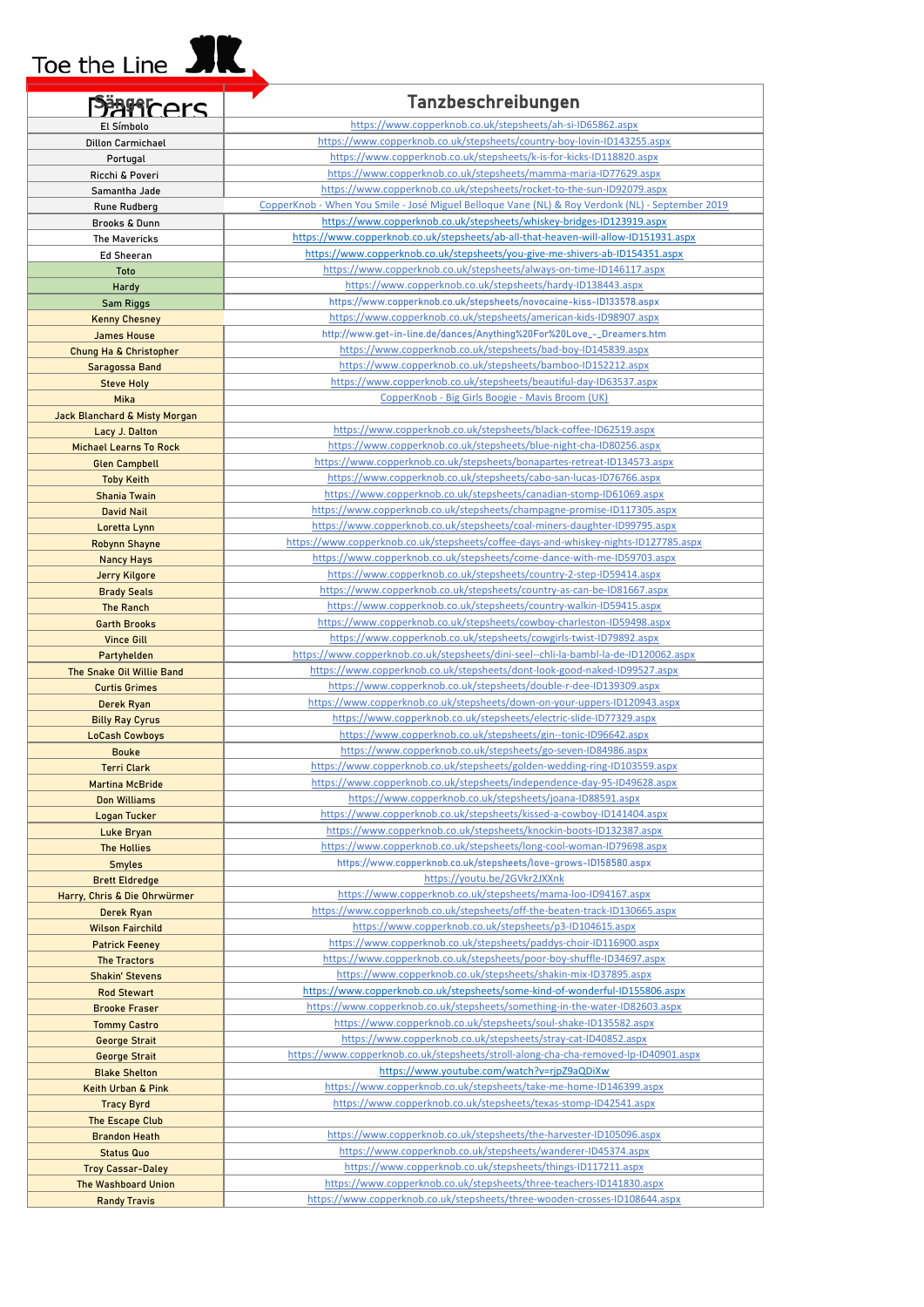## Toe the Line **SIR**

|                                    | https://www.copperknob.co.uk/stepsheets/tush-push-ID44229.aspx                 |
|------------------------------------|--------------------------------------------------------------------------------|
| <b>Carlène Carter</b>              |                                                                                |
| <b>Kasey Chambers</b>              | https://www.copperknob.co.uk/stepsheets/walk-on-a-bad-day-ID119400.aspx        |
| <b>Dean Brothers</b>               | https://www.copperknob.co.uk/stepsheets/waltz-across-texas-p-ID45270.aspx      |
|                                    |                                                                                |
| Luke Bryan                         | https://www.copperknob.co.uk/stepsheets/what-makes-you-country-ID123019.aspx   |
| <b>Ritchie Remo</b>                | http://www.get-in-line.de/dances/Sweet%20Eyes_-_Chafino-Villellas.htm          |
|                                    |                                                                                |
| Josh Mirenda                       | https://www.copperknob.co.uk/stepsheets/til-the-neons-gone-ID160362.aspx       |
| <b>Vince Gill</b>                  | https://www.copperknob.co.uk/stepsheets/2-lane-highway-ID110439.aspx           |
|                                    |                                                                                |
| Kadooh                             | https://www.copperknob.co.uk/stepsheets/24-reasons-ID136255.aspx               |
| <b>Antigone Rising</b>             | https://www.copperknob.co.uk/stepsheets/a-double-whiskey-ID127244.aspx         |
|                                    |                                                                                |
| Avi Kaplan                         | https://www.copperknob.co.uk/stepsheets/aberdeen-ID136492.aspx                 |
| <b>Leaving Thomas</b>              | https://www.copperknob.co.uk/stepsheets/adventure-45-ID124504.aspx             |
|                                    |                                                                                |
| Lee Kernaghan                      | https://www.copperknob.co.uk/stepsheets/backroad-nation-thats-us-ID133722.aspx |
| Véronique Labbé                    | https://www.copperknob.co.uk/stepsheets/belle-louisiana-ID137538.aspx          |
|                                    |                                                                                |
| The Weeknd                         | https://www.copperknob.co.uk/stepsheets/blinding-lights-ID139265.aspx          |
| <b>River Town Saints</b>           | https://www.copperknob.co.uk/stepsheets/cherry-bomb-ID130799.aspx              |
|                                    | https://www.copperknob.co.uk/stepsheets/codigo-ID130311.aspx                   |
| George Strait                      |                                                                                |
| <b>Tenille Arts</b>                | https://www.copperknob.co.uk/stepsheets/cold-feet-ID125476.aspx                |
| Elton John and Dua Lipa            | https://www.copperknob.co.uk/stepsheets/cold-heart-ID153703.aspx               |
|                                    |                                                                                |
| <b>Blake Shelton</b>               | https://www.copperknob.co.uk/stepsheets/corn-ID152793.aspx                     |
| Lady A                             | https://www.copperknob.co.uk/stepsheets/crazy-song-ID152451.aspx               |
|                                    |                                                                                |
| <b>The Mavericks</b>               | https://www.copperknob.co.uk/stepsheets/cruel-intentions-ID140093.aspx         |
| Mike Ryan                          | https://www.copperknob.co.uk/stepsheets/crystal-touch-ID139451.aspx            |
|                                    |                                                                                |
| <b>Adam Sanders</b>                | https://www.copperknob.co.uk/stepsheets/drink-drank-drunk-ID146607.aspx        |
| <b>Johnny Cash</b>                 | https://www.youtube.com/watch?v=r7Gn5IHSmgs                                    |
|                                    | https://www.copperknob.co.uk/stepsheets/footloose-ID54532.aspx                 |
| <b>Kenny Loggins</b>               |                                                                                |
| <b>Michael Ray</b>                 | https://www.copperknob.co.uk/stepsheets/get-to-you-ID120004.aspx               |
| <b>Ed Sheeran</b>                  | https://www.copperknob.co.uk/stepsheets/til-you-cant-ID156799.aspx             |
|                                    |                                                                                |
| <b>Gone West</b>                   | https://www.copperknob.co.uk/stepsheets/gone-west-ID135360.aspx                |
| Keith Urban                        | https://www.copperknob.co.uk/stepsheets/graffiti-ID129198.aspx                 |
|                                    |                                                                                |
| Saint Lanvain                      | https://www.copperknob.co.uk/stepsheets/groovy-love-ID127139.aspx              |
| <b>Chris Norman</b>                | https://www.copperknob.co.uk/stepsheets/gypsy-queen-ID111199.aspx              |
|                                    | https://www.copperknob.co.uk/stepsheets/half-past-tipsy-ID137347.aspx          |
| Luke Combs & Brooks & Dunn         |                                                                                |
| <b>Kane Brown</b>                  | https://www.copperknob.co.uk/stepsheets/homesick-heart-ID128672.aspx           |
| Midland                            | https://www.copperknob.co.uk/stepsheets/lonely-blues-ID132599.aspx             |
|                                    |                                                                                |
| Aaron Goodvin                      | https://www.copperknob.co.uk/stepsheets/lonely-drum-ID119005.aspx              |
| <b>Steve Wariner</b>               | https://www.copperknob.co.uk/stepsheets/lonely-lovers-ID131750.aspx            |
|                                    | https://www.copperknob.co.uk/stepsheets/love-me-some-you-ID133353.aspx         |
| Matt Lang                          |                                                                                |
| <b>The Mavericks</b>               | https://www.copperknob.co.uk/stepsheets/loving-tonight-ID91982.aspx            |
| <b>Sundance Head</b>               | https://www.copperknob.co.uk/stepsheets/morning-sun-ID136983.aspx              |
|                                    |                                                                                |
| <b>Leaving Austin</b>              | https://www.copperknob.co.uk/stepsheets/nothing-but-you-ID131385.aspx          |
| Derek Ryan                         | https://www.copperknob.co.uk/stepsheets/oh-me-oh-my-oh-ID129485.aspx           |
|                                    |                                                                                |
| <b>Hot Country Knights</b>         | https://www.copperknob.co.uk/stepsheets/pick-her-up-ID142799.aspx              |
| Midland                            | https://www.copperknob.co.uk/stepsheets/playboys-ID135379.aspx                 |
|                                    | https://www.copperknob.co.uk/stepsheets/simple-as-can-be-ID125990.aspx         |
| Florida Georgia Line               |                                                                                |
| <b>Brett Kissel</b>                | https://www.copperknob.co.uk/stepsheets/soak-up-the-sun-ID138851.aspx          |
| <b>Hayley Westenra</b>             | https://www.copperknob.co.uk/stepsheets/summer-fly-ID41135.aspx                |
|                                    |                                                                                |
| <b>Neil Diamond</b>                | https://www.copperknob.co.uk/stepsheets/sweet-caroline-ID121651.aspx           |
| <b>Ritchie Remo</b>                |                                                                                |
|                                    | https://www.copperknob.co.uk/stepsheets/tag-on-ID102270.aspx                   |
| <b>Beccy Cole</b>                  |                                                                                |
| Nathan Evans, 220 KID & Billen Ted | https://www.copperknob.co.uk/stepsheets/the-captain-ID148815.aspx              |
| <b>Billy Ray Cyrus</b>             | https://www.copperknob.co.uk/stepsheets/the-trail-ID43807.aspx                 |
|                                    |                                                                                |
| <b>Jill King</b>                   | https://www.copperknob.co.uk/stepsheets/train-wreck-ID153279.aspx              |
| <b>Carly Pearce</b>                | https://www.copperknob.co.uk/stepsheets/what-happens-next-ID149282.aspx        |
| Alan Jackson                       | https://www.copperknob.co.uk/stepsheets/where-weve-been-ID46256.aspx           |
|                                    |                                                                                |
| Chris Bandi                        | https://www.copperknob.co.uk/stepsheets/would-have-loved-her-ID151036.aspx     |
| Morgan Wallen                      | https://www.copperknob.co.uk/stepsheets/yes-mam-no-mam-ID132154.aspx           |
|                                    |                                                                                |
| Jason Aldean                       | https://www.copperknob.co.uk/stepsheets/in-heaven-ID157111.aspx                |
| Anna Bergendahl                    | https://www.get-in-line.de/dances/Thelma%20and%20Louise - Civa-Rossato.htm     |
|                                    | https://www.copperknob.co.uk/stepsheets/til-you-cant-ID156799.aspx             |
| <b>Cody Johnson</b>                |                                                                                |
| Midland                            | https://www.copperknob.co.uk/stepsheets/all-the-kings-horses-ID122468.aspx     |
| <b>Kenny Rogers</b>                | https://www.copperknob.co.uk/stepsheets/bethlehem-child-ID128492.aspx          |
|                                    |                                                                                |
| Lanco                              | https://www.copperknob.co.uk/stepsheets/born-to-love-you-ID124610.aspx         |
| <b>Joe Nichols</b>                 | https://www.copperknob.co.uk/stepsheets/brokenheartsville-ID61965.aspx         |
|                                    |                                                                                |
| Bonney M.                          | https://www.copperknob.co.uk/stepsheets/cooler-than-cool-ID138061.aspx         |
| <b>Hermes House Band</b>           | https://www.copperknob.co.uk/stepsheets/country-roads-ID59365.aspx             |
|                                    | https://www.copperknob.co.uk/stepsheets/day-of-the-dead-ID124278.aspx          |
| <b>Wade Bowen</b>                  |                                                                                |
| <b>Austin Mahone</b>               | https://www.copperknob.co.uk/stepsheets/dirty-ID122612.aspx                    |
| Derek Ryan                         | https://www.copperknob.co.uk/stepsheets/fireflies-ID113832.aspx                |
|                                    |                                                                                |
| <b>Maddie Poppe</b>                | https://www.copperknob.co.uk/stepsheets/going-going-gone-ID151055.aspx         |
| Ira Losco                          | https://www.copperknob.co.uk/stepsheets/hey-now-ID136671.aspx                  |
|                                    |                                                                                |
| Kezia Gill                         | https://www.copperknob.co.uk/stepsheets/house-of-cards-ID118288.aspx           |